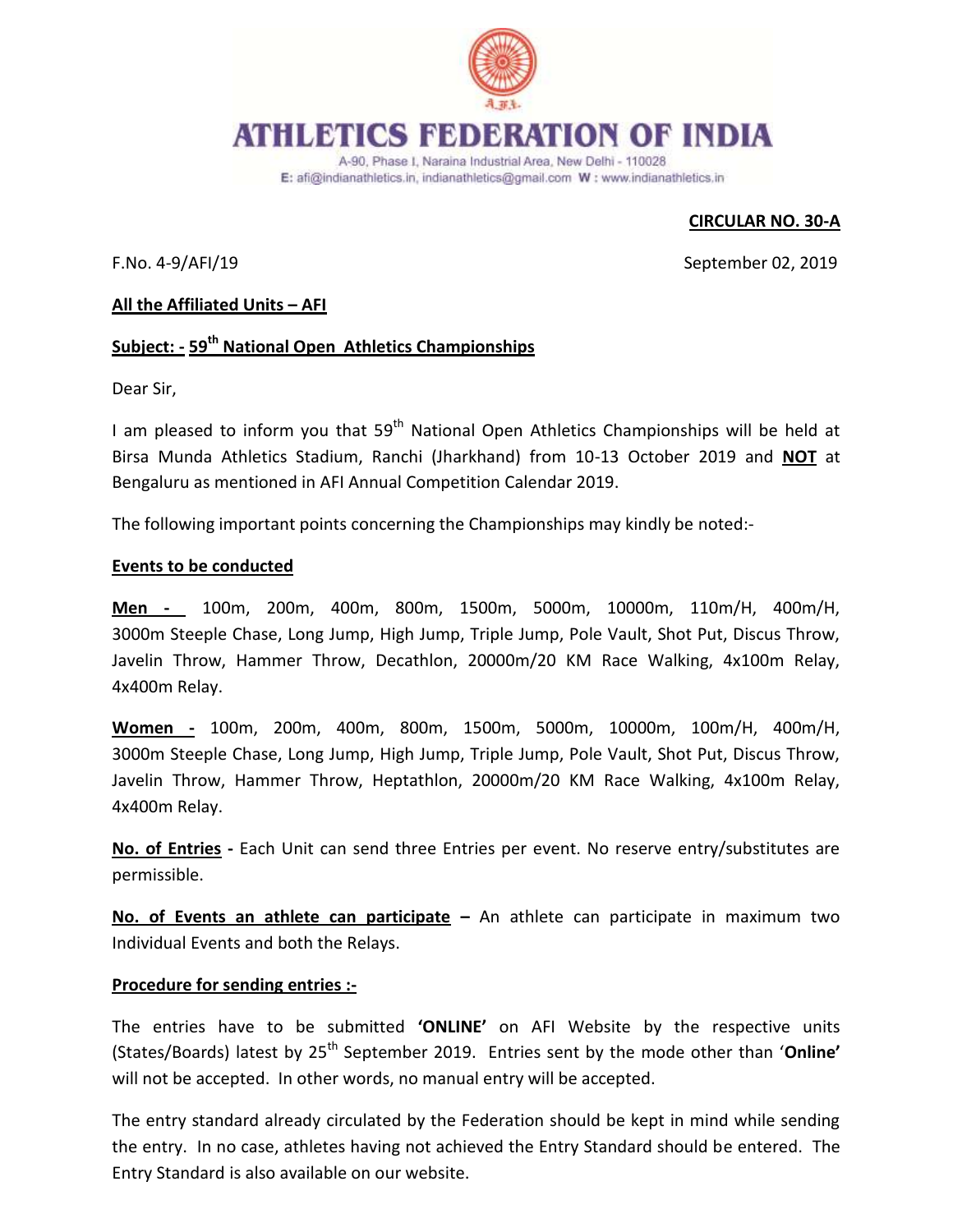Any Unit which has no athlete meeting the entry standard may enter one unqualified male and one female athlete.

An athlete will not be allowed to participate if his/her confirmation is not given by the Manager/Coach.

If an athlete fails to participate in an event after giving the confirmation, he/she will not be allowed to participate in the subsequent event (s) of the Championships.

# **Entry Fee :-**

The entry fee of Rs. 500/- per event per athlete is to be submitted 'Online' alongwith the entry. There is no entry fee for Relay Events.

**Participation Certificates -** Participation Certificates will be issued during the Championships. It is, therefore, the duty of the Manager/Coach to collect the Participation Certificates at the venue itself.

It may also be noted that Participation Certificates will be issued to only those athletes who actually participate and perform as per the entry standard.

**Dope Test -** Dope Tests will be conducted by NADA during the Championships. It may also be ensured that athletes who have been debarred due to Dope are not included in the entry.

**Call Room -** Athletes are required to report in the Call Room. Any athlete reporting directly at the Competition Area will not be allowed to participate.

**March Past -** March Past for all the Team Members of participating Units is mandatory. Athletes not participating in the March Past may not be allowed to participate in the Championships.

**Flags -** Each participating Unit is required to bring Two Flags – One for hosting at the Stadium and the other for March Past.

**Victory Ceremony -** Managers/Coaches should ensure that their athletes report for Victory Ceremony immediately after the announcement is made in this regard. Medals will not be given to athletes who do not report for Victory Ceremony.

**Equipment -** IAAF/AFI approved equipment will only be used during the Championships.

**Best Athletes -** Best Athletes will be selected on "Points Basis" referring to IAAF/AFI All events Scoring Table.

**Team Championships -** Team Championships will be decided on "Point System" basis upto 6<sup>th</sup> Place i.e. 7,5,4,3,2,1.

**Accommodation for Athletes/Officials of Departmental Boards -** As per AFI Constitution, accommodation will not be provided to Athletes/Officials of the Departmental Boards by the